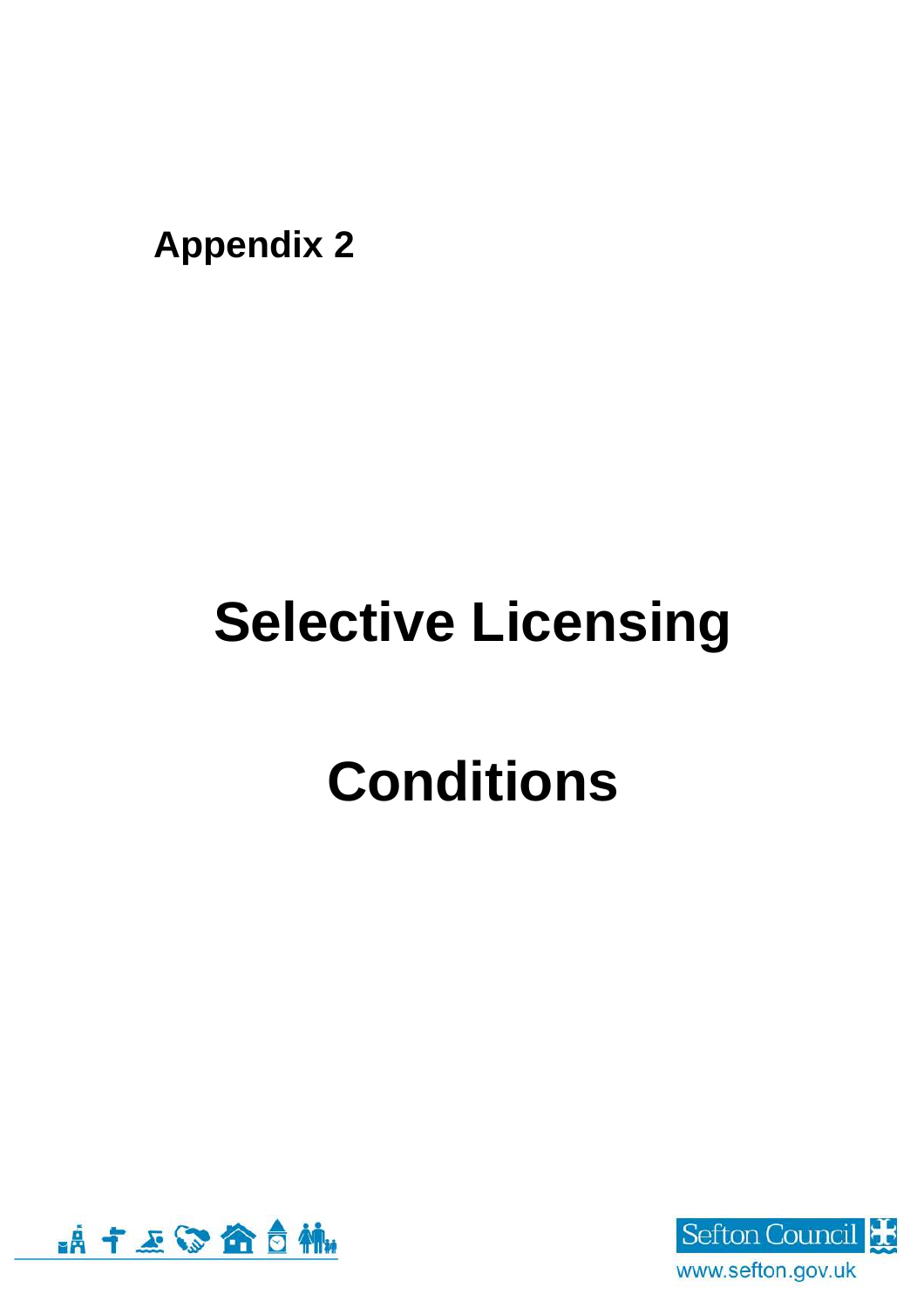# **Selective Licensing Conditions**

# **1 Fit and Proper Person**

- 1.1 The licence holder must at all times be a fit and proper person to be the licence holder. The licence holder must notify the Local Authority within 7 days of a finding by any court that the licence holder or any person involved in the management of the house has committed any of the matters identified at 1.1 (a) to (c) below. In deciding for the purposes of the Housing Act 2004 section (3) (a) or (c) whether a person is a fit and proper person to be a licence holder or the manager of the house, the local housing authority must have regard to any offences as follows;
	- (a) Any offences involving fraud or other dishonesty, or violence or drugs, or any offence listed in Schedule 3 of the Sexual Offences Act 2003
	- (b) Any unlawful discrimination on grounds of sex, colour, race, ethnic or national origins or disability in, or in connection with the carrying on of any business.
	- (c) Any contravention of any provision of the law relating to housing or of landlord and tenant law.
	- (d) Any person involved in the management of the property has sufficient level of competence to be so involved.
	- (e) Any person involved in the management of the house is a fit and proper person to be so involved.
	- (f) Provision of adequate management structures and funding arrangements.

Our licensing conditions will be amended to reflect any legislative changes to definition.

# **2 Mandatory Conditions – Schedule 4 of the Housing Act 2004**

# **2.1 Gas**

If gas is supplied to the property, the licence holder must provide to Sefton Council a Gas Safety Certificate issued within the previous 12 months at the time of application and thereafter annually or on demand.

# **2.2 Electrical Appliances and Installation**

# **Electrical Appliances**

The licence holder must keep all electrical appliances supplied in a safe condition and must supply to Sefton Council on demand a declaration by him as to the safety of such appliances.

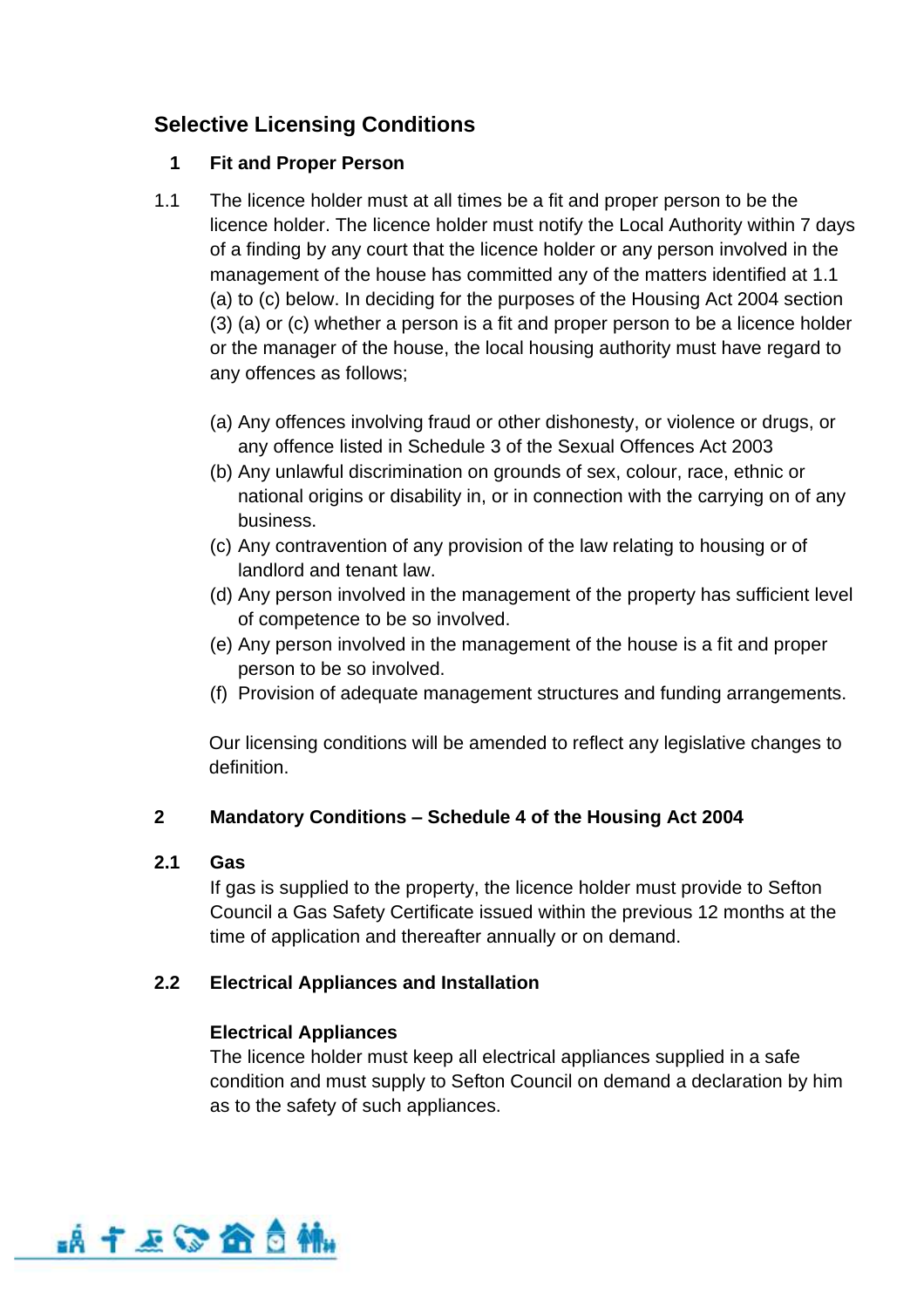# **Electrical Installation**

Where the house is in England, additionally-

- (i) to ensure that every electrical installation in the house is in proper working order and safe for continued use; and
- (ii) to supply the authority, on demand, with a declaration by him as to the safety of such installations;

For the purposes of paragraph (i) "electrical installation" has the meaning given in regulation 2(1) of the Building Regulations 2010."

# **2.3 Furniture**

The licence holder must ensure that furniture made available by him (or if he is not the landlord, by the landlord) in the property is in a safe condition. All upholstered furniture and covers and fillings of cushions and pillows should comply with current fire safety legislation. A declaration as to the safety of such furniture must be provided to Sefton Council on demand.

# **2.4 Smoke Alarms**

The licence holder must ensure that smoke alarms and carbon monoxide alarms are installed in the property in accordance with condition 2.5 to comply with The Smoke & Carbon Monoxide alarm (England) Regulations 2015 and keep each alarm in proper working order. The licence holder must supply Sefton Council, on demand, a declaration as to the condition and positioning of such alarms.

- 2.5 The Licence holder must ensure that:
- 2.5.1 A smoke alarm is installed on each story of the premises on which there is a room used wholly or partly as living accommodation (including a bathroom or lavatory); and
- 2.5.2 A carbon monoxide alarm is installed in any room which is used wholly or partly as living accommodation (including a bathroom or a lavatory) and contains a solid fuel burning combustion appliance.
- 2.5.3 The licence holder must ensure that all alarms are in proper working order at the commencement of any new tenancy or licence.

# **2.6 Terms of occupation**

The licence holder must supply to the occupiers of the house a written statement of the terms on which they occupy the property (a suitable tenancy agreement).

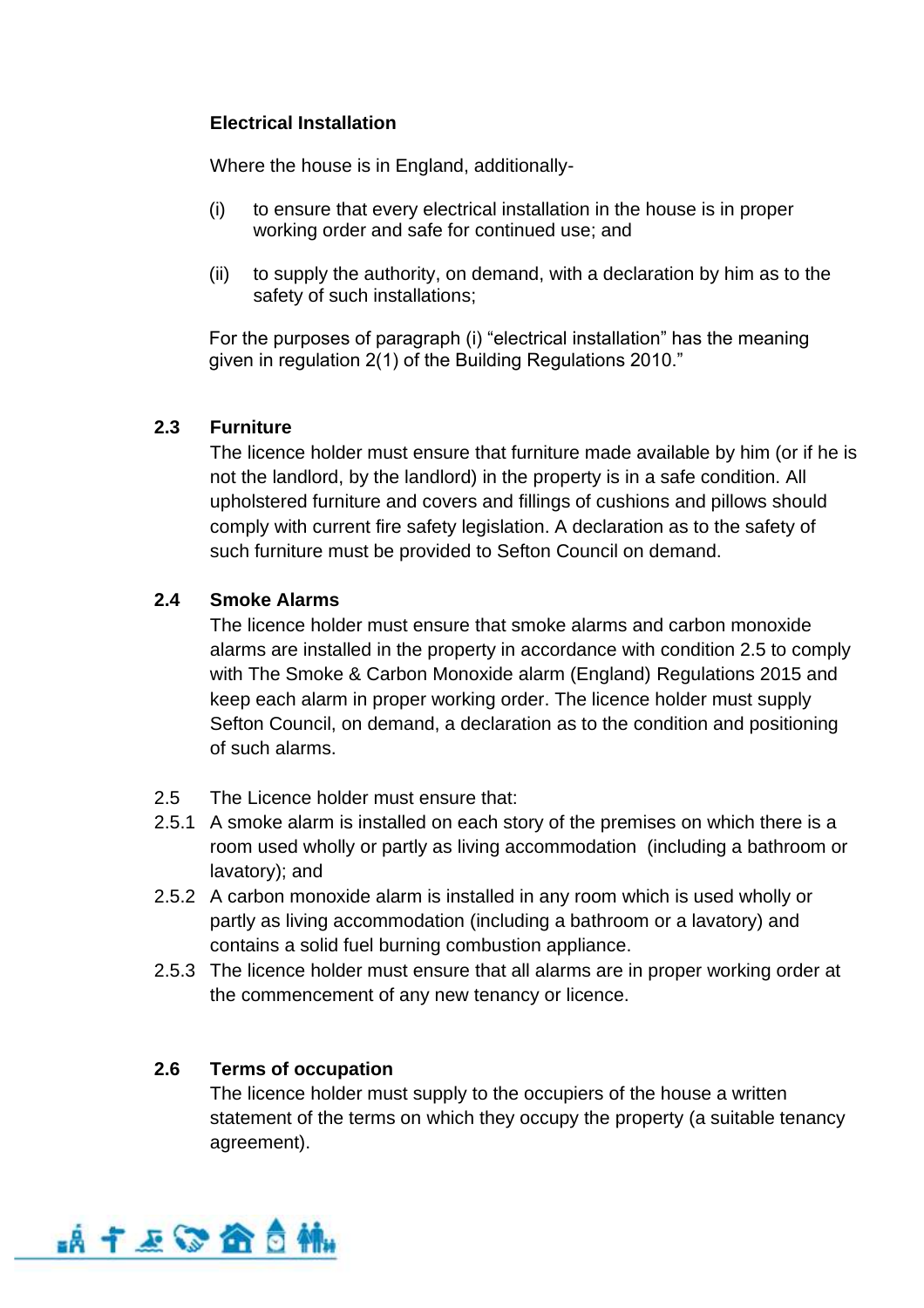# **2.7 Tenant references**

The licence holder must demand references from persons who wish to occupy the house, prior to a tenancy being granted. The landlord should ensure that the occupier will be a suitable tenant. If there is a risk [eg due to previous ASB] that a tenant may cause a nuisance within the home or neighbourhood, that measures are put in place to mitigate those risks. The licence holder must retain all references obtained for the duration of the licence

# **3. Sefton Council Licensing Conditions**

# **3.1 Tenancy Management**

The licence holder will provide the tenant with an information pack containing the following documents:

- (a) A true copy of the licence to which these conditions apply;
- (b) A notice with the name, address, daytime and emergency contact number of the licence holder or managing agent; *(This information is also to be provided to Sefton Council)* Any changes in contact details should be provided to occupiers within 7 days of the changes.
- (c) True copy of current gas safety certificate
- (d) True copy of the current Electrical Installation Condition Report (EICR) that must not be more than 5 years old.
- (e) True copy of current energy performance certificate *(Certificate must be provided to Sefton Council within 28 days on demand.)*
- (f) Statement of the terms of occupation
- (g) Latest edition of the "How to Rent Guide a checklist for renting in England"
- (h) Details of arrangements for the storage and disposal of waste;
- (i) Tenants responsibilities in the storage and presenting of refuse for disposal.
- (j) Details explaining how the tenant can make a complaint in relation to matters concerning their occupation and how the licence holder/manager will deal with such, including the timescales for completion of repair works.
- (k) Where a deposit has been taken in connection with the tenant's occupation of the property, information on the prescribed form required by s213(5) Housing Act 2004. *(This information must be provided to Sefton Council within 28 days on demand.)*
- (l) A user manual/written instruction for the correct operation and setting of the fixed form of heating.
- 3.1.2. The Licence holder must:-

a) provide the Council with a copy of the 'Tenant Information Pack' (including any document contained within it) for inspection within 7 days of the demand;

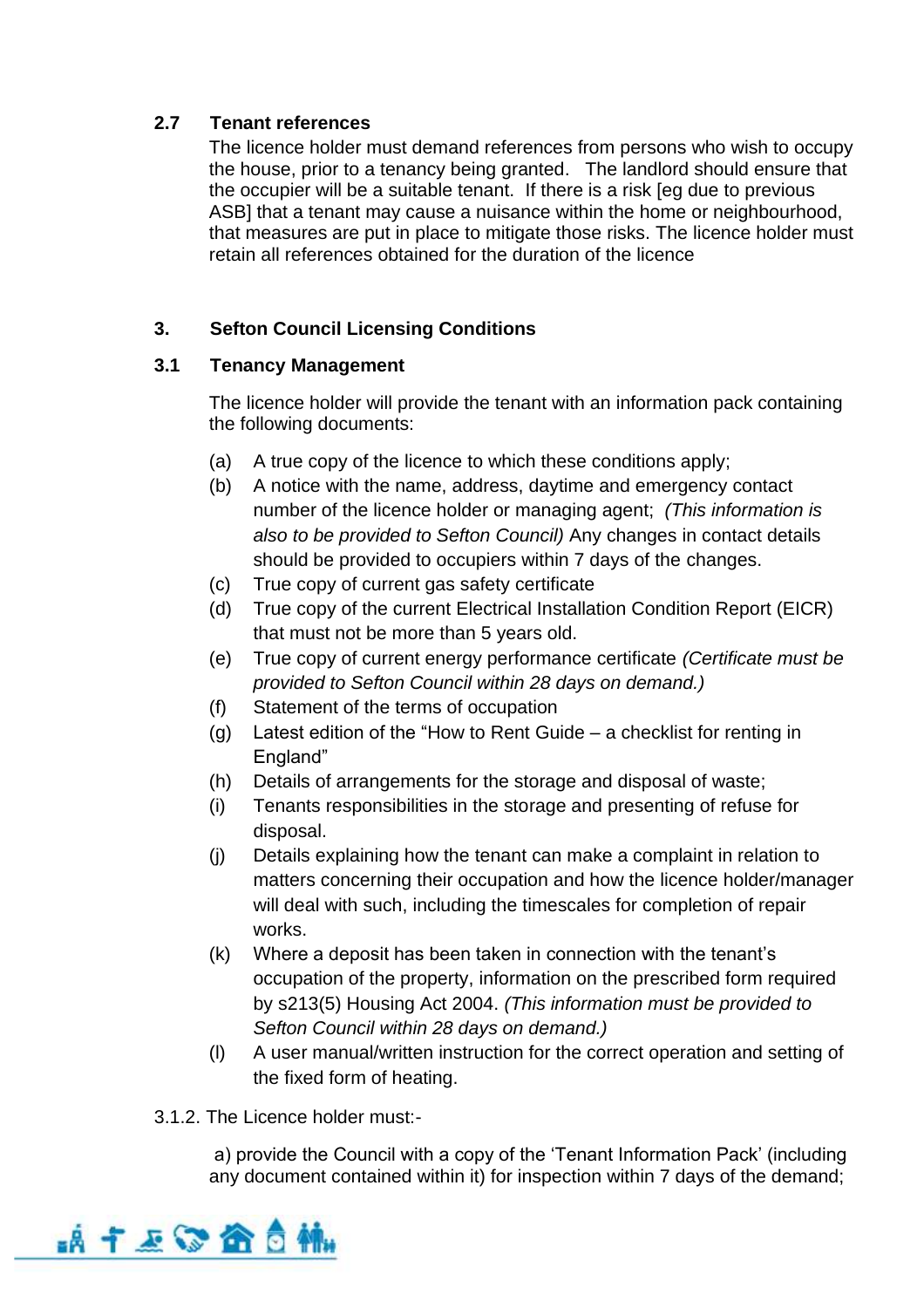b) carry out 'Right to Rent' checks in accordance with Home Office requirements prior to agreeing to a tenancy (guidance downloadable from [www.gov.uk\)](http://www.gov.uk/);

c) provide to the Council on demand proof of the 'Right to Rent' check for inspection within 7 days of the demand.

#### **3.2 Property Management**

- 3.2.1 The licence holder must ensure that any remedial works to rectify disrepair issues identified are undertaken within a reasonable period of time, and within the timescales notified to the occupiers under condition 3.1(j). The works must be carried out by competent and reputable persons.
- 3.2.2 The licence holder must ensure, insofar as reasonably possible, that emergency works necessary to protect the security of the property are undertaken within 24hrs of notification e.g. damage to windows/entrance points to the property.
- 3.2.3 The licence holder must provide on demand an Electrical Report (usually an 'Electrical Installation Condition Report' or 'EICR') for all fixed electrical installations within the premises. Every electrical installation must be inspected and tested by a suitably 'qualified and competent person', at intervals of no more than 5 years; or at a shorter interval if stipulated on a previous report. The person carrying out the inspection & testing and producing the EICR must be a member of <https://www.electricalcompetentperson.co.uk/> and specifically registered to carry out such 'inspection and testing', or be able to satisfy the LHA that they are both 'qualified' and 'competent' to carry out inspection & testing (i.e. they hold adequate public liability & professional indemnity insurance, have sufficient experience of carrying out periodic inspection and testing of electrical installations and appropriate qualifications covering both the current version of the Wiring Regulations and specifically for periodic inspection, testing and certification of electrical installations).
- 3.2.4 Should the Electrical Report (usually an 'Electrical Installation Condition Report' or 'EICR') specify the installation to be unsatisfactory then the licence holder must ensure that the works necessary to bring it up to a satisfactory condition are completed as soon as possible but within a reasonable timescale depending upon the nature of the problem.
- 3.2.5 The licence holder must ensure that as well as the declaration and Mandatory condition of providing annual Gas Safe Certificate, landlords of a property also have further duties under the Gas Safety (Installation and use) Regulations 1998, whereby they are required to provide on-going maintenance of the gas installation Landlords/Licence holders should not assume that by carrying out annual gas safety checks will be sufficient to provide effective maintenance; advice of a competent person should be sought. All such maintenance works to be carried out by a Gas Safe registered engineer.

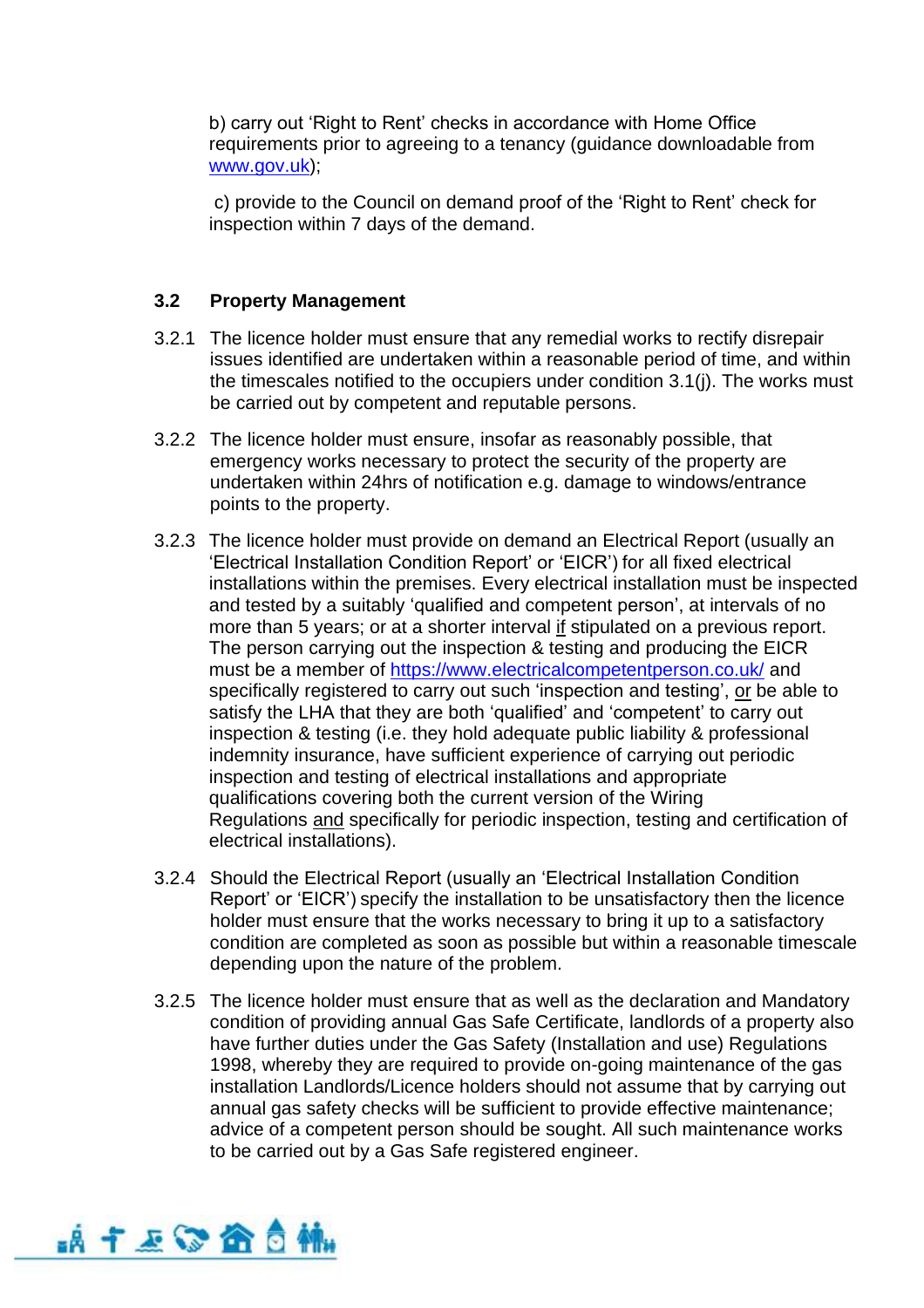- 3.2.6 As far as is reasonably practicable, the landlord/licence holder shall not allow the property to become overcrowded.
- 3.2.7 The licence holder must provide adequate facilities and amenities (such as toilets, baths, showers, washing and cooking facilities) as per the number of occupiers. All facilities and any equipment provided including cupboards, shelving or fittings etc. must be maintained in good repair and working order as far as is reasonably practicable.
- 3.2.8 The licence holder/manager shall take reasonable steps to ensure that the property is free from any pest infestation at the start of a tenancy and where necessary ensure that a treatment programme is carried out to eradicate the pest infestation. Record of such treatment programmes must be kept and provided to Sefton Council within 28 days on demand.

## **3.3 External areas, refuse & waste**

The licence holder must ensure that:

- (a) The exterior of the property is maintained in a reasonable decorative order and state of repair;
- (b) At the commencement of a new tenancy any gardens, yards and other external areas within the curtilage of the house must be in a reasonably clean and tidy condition and free from rodent infestation, and
- (c) Suitable and adequate provision is made for storage of refuse generated in the property and that occupants use receptacles provided by Sefton Council for storage prior to collection. (wheeled bins or refuse sacks)
- (d) The tenants are adequately informed of their duty with regards to refuse collection particularly that the wheeled bins or plastic refuse sacks (if wheeled bins are not provided) must not be presented for collection for a period of more than 12 hours prior to collection.
- (e) Any new occupant of the building is notified of the date of collection for the wheeled bins/refuse sacks.

# **3.4 Security**

The licence holder must ensure that:

- (a) The security provisions for the access to the dwelling (including but not limited to locks, latches, deadbolts and entry systems) must be maintained in good working order at all times.
- (b) Where window locks are fitted, and keys are available the licence holder will ensure that keys are provided to the relevant occupant.
- (c) Where a burglar alarm is fitted to the house, the licence holder must provide the occupant with instructions on how to operate the alarm and how to report a fault with the system and must inform the Local Authority of the key holder contact details.

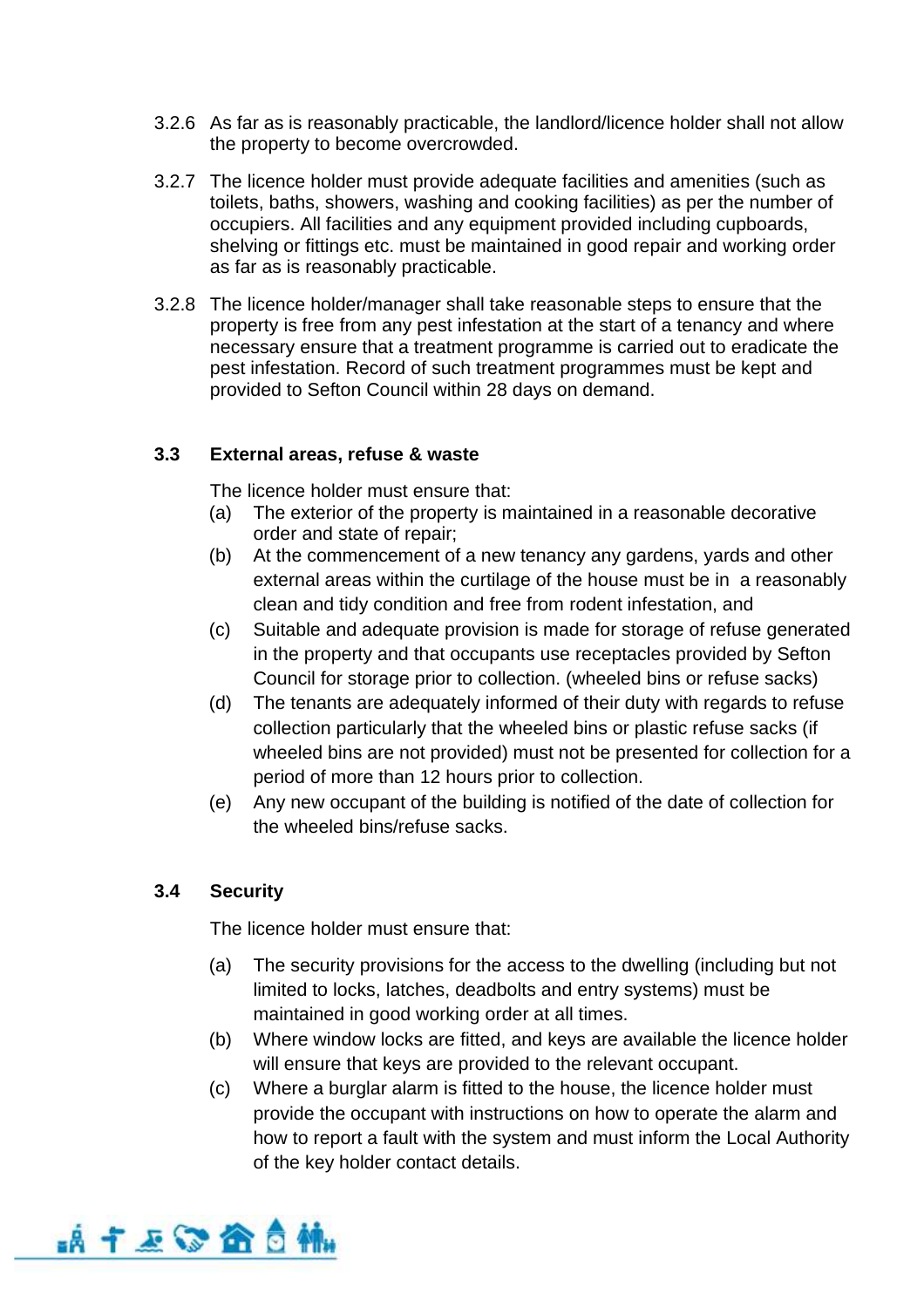- (d) Where previous occupants have not surrendered keys, the licence holder will arrange for a lock change to be undertaken, prior to new occupants moving in.
- (e) Where alley gates are installed to the rear of the licensed property, the licence holder must at the time of letting, provide all new tenants with the appropriate alley-gate key and replace any such keys prior to any tenancy starting. The licence holder must ensure that all tenants surrender the alley gate key at the end of their tenancy.

#### **3.5 Energy Performance**

The Licence Holder must provide the tenant of the licenced dwelling with an Energy Performance Certificate (EPC). The Licence Holder must provide a copy of the EPC to the Council on demand. A property CANNOT be privately rented if the property has an EPC rating of F or G (38 or lower).

## **3.6 Training**

The Licence Holder and/or Manager shall undertake property management training courses where required to do so by Sefton Council.

#### **3.7 Absence**

The licence holder is required to have in place suitable emergency and other management arrangements in the event of their absence. The name and contact details of the licence holder and/or manager must be supplied to each occupier.

#### **3.8 Compliance Inspections**

The licence holder must allow the Council to undertake compliance checks. Council Officers will give the licence holder and/or the tenant at least 24 hrs notice of these checks and produce valid authorisation at the time of the visit.

# **3.9 Anti-Social Behaviour**

The licence holder must:

(a) Take reasonable and practical steps to reduce or prevent anti-social behaviour by persons occupying or visiting the house and the use of the premises for illegal purposes.

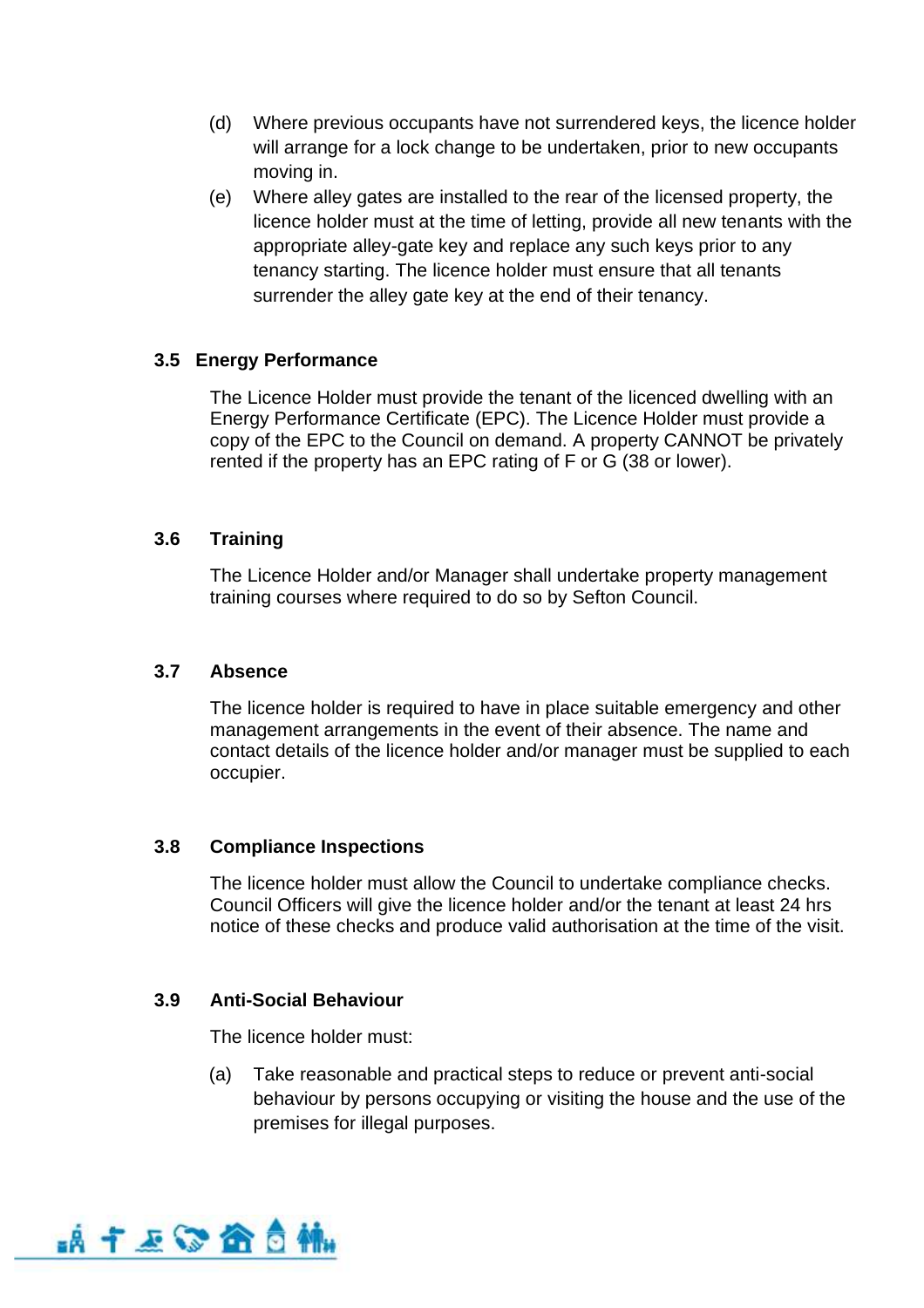(b) The licence holder must ensure that any tenancy agreement granted after the issue of this licence includes the following clause within the tenant's obligations:

**"Nuisance and Anti-social Behaviour:** Not to cause, or allow household members, or visitors to engage in anti-social behaviour, which means any conduct causing or capable of causing a nuisance or annoyance to the landlord, other occupiers, neighbours or people engaging in lawful activity within the locality"

The property must be regularly monitored between tenancies to ensure that it does not cause a nuisance to neighbours or other local residents.

- (c) Effectively address all problems of anti-social behaviour resulting from the conduct on the part of a tenant, occupiers, or visitors to the premises by complying with the" ASB information for Landlords" pack or an equivalent process.
- (d) Provide on demand a written action plan to Sefton Council outlining procedures for dealing with anti-social behaviour. This must be reviewed periodically and submitted to the Council on demand.
- (e) Demand tenant references prior to granting a tenancy as to previous tenancy conduct, including behaviour of the proposed occupier and household and be satisfied that the tenant is not likely to cause any antisocial behaviour.
- (f) Co-operate with Sefton Council, Merseyside Police and other agencies in resolving complaints of anti-social behaviour.
- (g) Undertake an investigation of any complaints of anti-social behaviour regarding their tenants. Written records of these will be required excluding any information which the licence holder reasonably believes to have been provided to him in confidence by a third party.
- (h) Provide the occupiers of the property with written confirmation detailing arrangements in place to report nuisance and anti-social behaviour.

# **3.10 HMOs**

Licence Holders for premises that are 'Houses in Multiple Occupation' (HMOs) as defined in sections 254 and 257 of the Housing Act 2004, must comply with the following regulations and standards;

- i. *'The Licensing & Management of Houses in Multiple Occupation and Other Houses (Miscellaneous Provisions) (England) Regulations 2006'* – Statutory Instrument (SI)  $N^{\circ}$  373, as amended by Regulation 12 of SI  $N^{\circ}$ 1903:2007.
- ii. *'The Management of Houses in Multiple Occupation (England) Regulations 2006' – SI Nº 372: 2006*